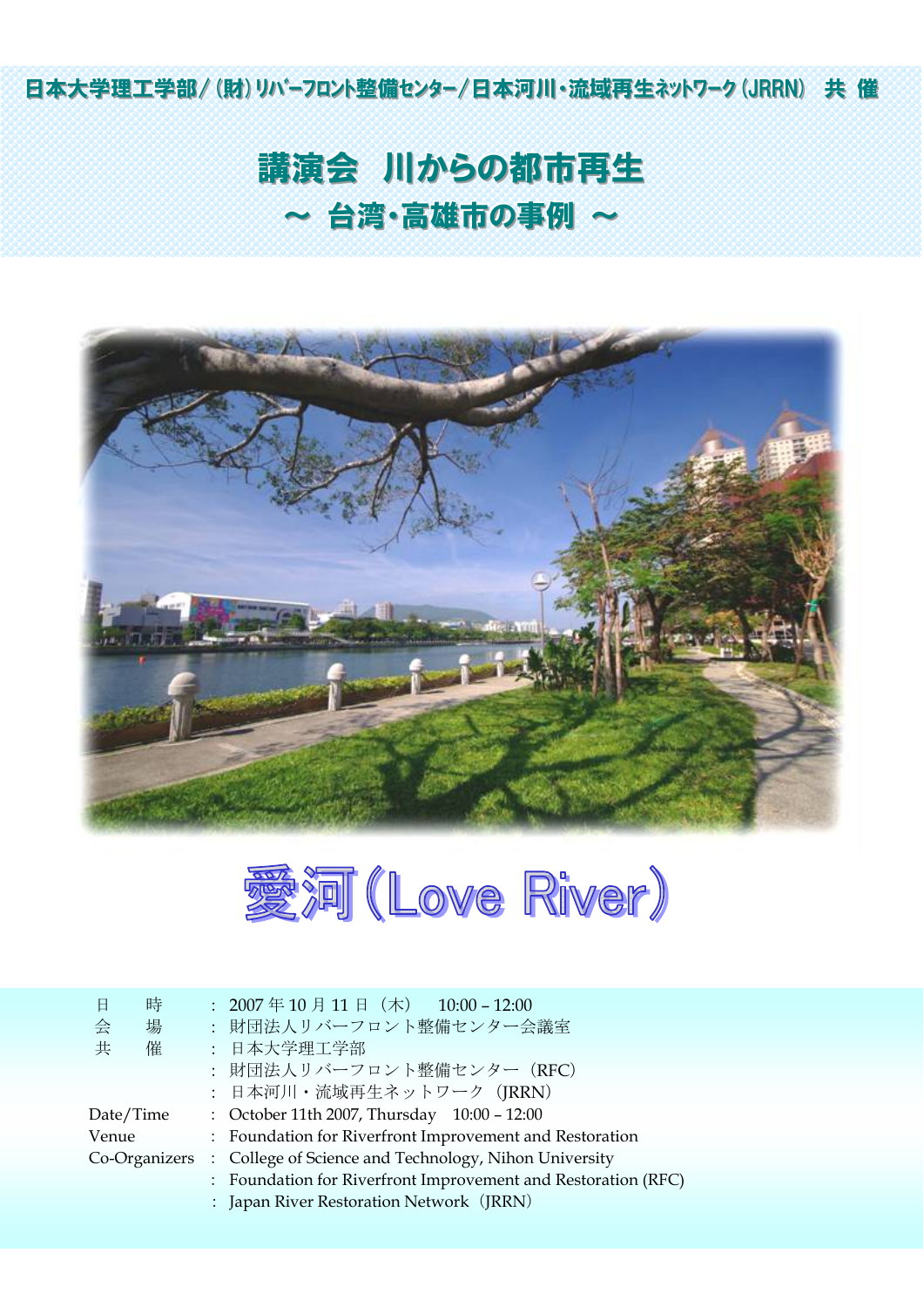## 講演会 川からの都市再生 ~ 台湾·高雄市の事例 愛河 (Love River) ~

#### 開催にあたって

近年、都市部における水辺の再生事業が盛んに行われるようになり、より効果的な事 業を進めるためには、国内外との情報の交換と知識の共有を図ることが有効であると考 えられます。

本講演会では、都市の発展と水辺の再生というテーマで、約 30 年以上に及ぶ水環境 改善と親水整備に取り組んできた台湾第二の都市・高雄市の愛河における河川再生プ ロジェクトについてご紹介します。

|                     | <u>プログラム (Program)</u>                                                  |
|---------------------|-------------------------------------------------------------------------|
| ■開会 (Opening)       |                                                                         |
| $10:00 \sim 10:05$  | (財)リバーフロント整備センター理事長<br>挨拶<br>竹村 公太郎                                     |
|                     | Opening address<br>Dr. Koutarou Takemura, President,                    |
|                     | Foundation for Riverfront Improvement and Restoration                   |
| ■講演 (Presentations) |                                                                         |
| $10:05 \sim 10:55$  | 愛河再生の取り組み~展望と実践~                                                        |
|                     | 陳繼志 元·台湾政府経済部副署長                                                        |
|                     | The Revitalization of Love River Kaohsiung, Taiwan                      |
|                     | Mr. Chi-tze Chen, Former Director General of Public Works Bureau,       |
|                     | Kaohsiung City Government                                               |
| $10:55 \sim 11:45$  | 高雄市における川を通じた都市文化の再生                                                     |
|                     | 呉宏謀 高雄市政府工務局長                                                           |
|                     | Urban Cultural Renovation Led by River - the Kaohsiung experience       |
|                     | Mr. Hong-Mo Wu, Director General of Public Works Bureau, Kaohsiung City |
| $11:45 \sim 12:00$  | 質疑応答                                                                    |
|                     |                                                                         |
| ■開会 (Closing)       |                                                                         |
| 12:00               | 閉会 (Closing)                                                            |
|                     |                                                                         |
|                     |                                                                         |
|                     |                                                                         |
|                     | 逐次通訳があります。                                                              |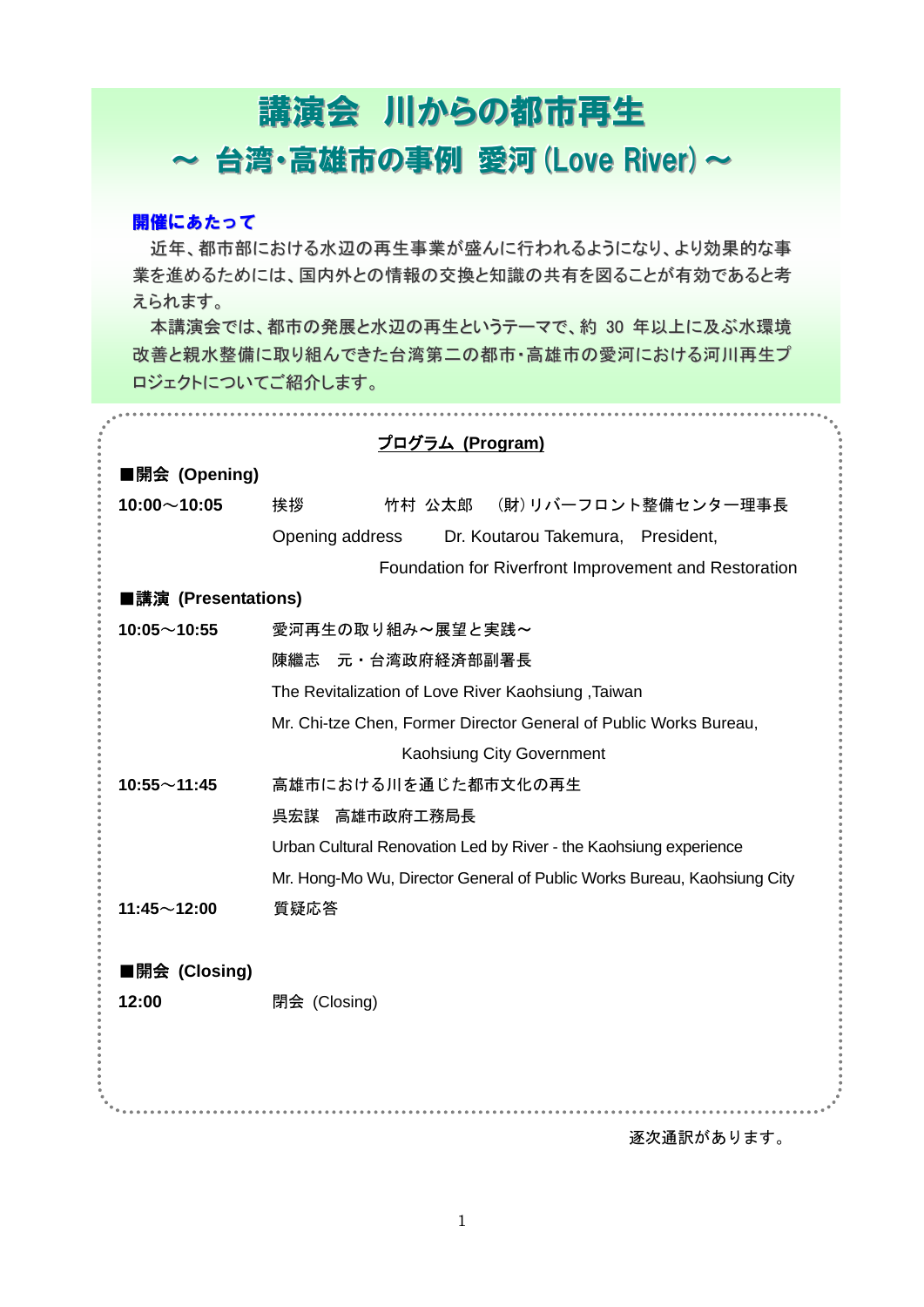### 講演者紹介 Profiles of Lecturers

陳 繼志

元 台湾・高雄市政府 工務局長

 $-\frac{1}{100}$ 

**Mr. Chi-Tze Chen** 

Former Director General of Public Works Bureau, Kaohsiung City Government, Taiwan

Address : 14, Ci-sian 1<sup>st</sup> Rd, Kaohsiung, Taiwan 80053

学歴:

| 台湾 台北科学工業大学 土木工学科<br>1957-1961<br>1.                                                       |
|--------------------------------------------------------------------------------------------|
| 米国 ノースカロライナ大学 環境科学工学科<br>1970-1971<br>$2$ .                                                |
| 略歴:                                                                                        |
| 1. 2006 退職                                                                                 |
| 2. 1999-2005<br>台湾政府 経済部副署長                                                                |
| 高雄市政府 工務局長<br>$3.1992 - 1998$                                                              |
| 高雄市政府 工務局副局長<br>4. 1990-1991                                                               |
| 高雄市政府 下水道部長<br>$5.1983-1989$                                                               |
| 高雄市政府 公共技術部次長<br>$6.1979-1982$                                                             |
| 7. 1963-1978 台湾州政府 復興部主任技師                                                                 |
| <b>Educational Background:</b>                                                             |
| 1957-1961 In Civil Engineering, Taipei University of Technology and Science, Taiwan<br>1.  |
| 1970-1971 In Environment Science & Engineering, University of North Carolina, U.S.A.<br>2. |
| <b>Professional Experience:</b>                                                            |
| 1 <sub>1</sub><br>2006<br>Retirement                                                       |
| 2.<br>1999-2005 Deputy Director General of EPZA, Ministry of Economic, Central             |
| Government, Taiwan                                                                         |
| 3.<br>1992-1998 Director General of Public Works Bureau, Kaohsiung City                    |
| Government, Taiwan                                                                         |
| 1990-1991 Deputy Director General of Public Works Bureau, Kaohsiung City<br>4.             |
| Government, Taiwan                                                                         |
| 1983-1989 Director, Sewerage Engineering Department, Kaohsiung City<br>5.                  |
| Government, Taiwan                                                                         |
| 1979-1982 Deputy director, Public Engineering Department, Kaohsiung City<br>6.             |
| Government, Taiwan                                                                         |
| 1963-1978 Senior Eng. & team leader, Department of Reconstruction, Taiwan<br>7.            |
| Provincial Government, Taiwan                                                              |
|                                                                                            |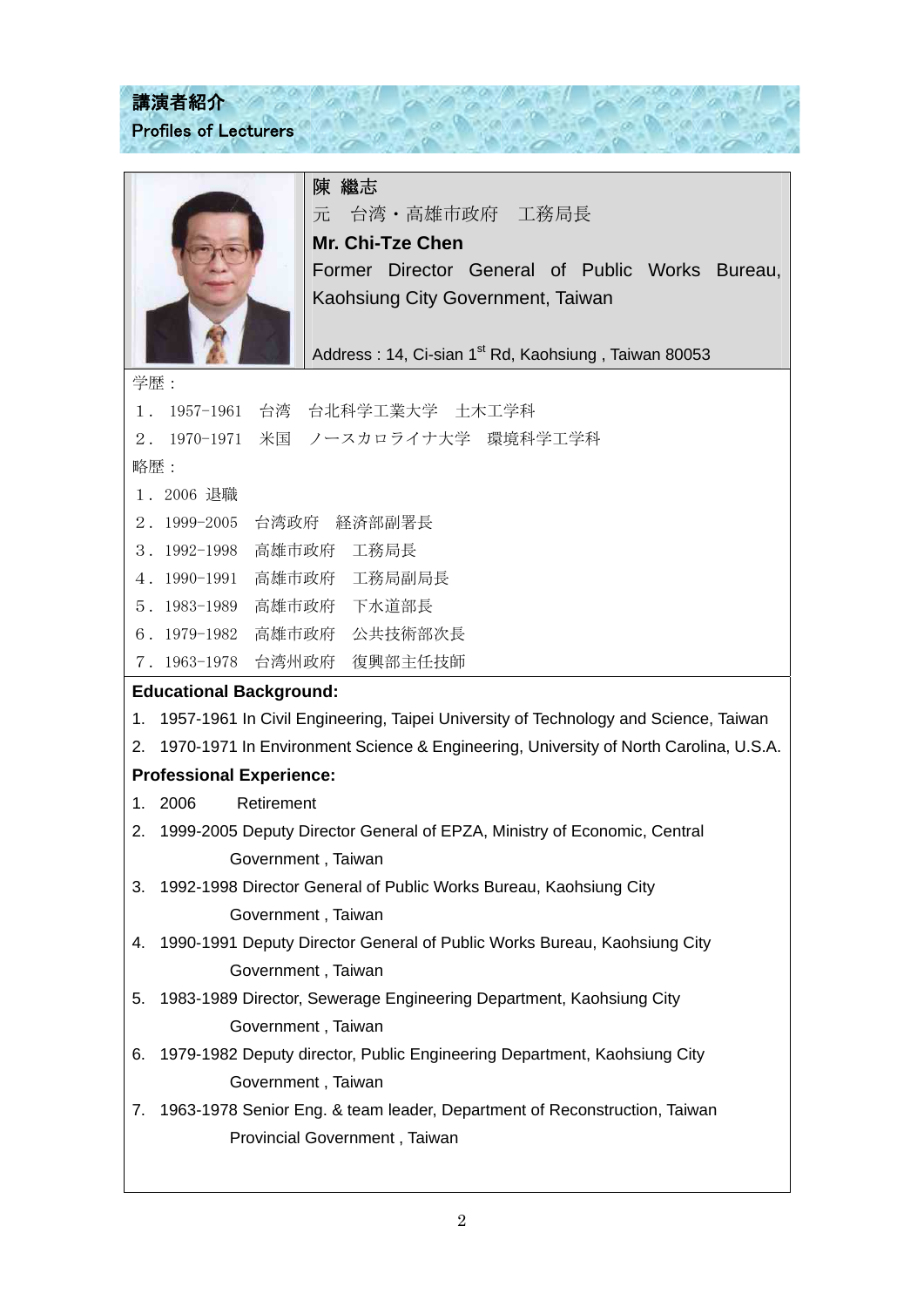

### 呉 宏謀

台湾・高雄市政府 工務局長

**Mr. Hong-Mo Wu**  Director General of Public Works Bureau, Kaohsiung City Government, Taiwan

#### 学歴:

■ 台湾国立高雄第一科学技術大学大学院 衛生工学科 修了 逢甲大學 土木工学科 略歴: 高雄市政府 工務局長 高雄市政府 工務局副局長 高雄市政府 工務局下水道事務所 所長 高雄市政府 工務局下水道事務所 副所長 高雄市政府 工務局建設課 課長 高雄市政府 工務局下水道事務所 第二課長

#### 他の資格取得:

■上級土木公務員試験合格

#### **Educational Background:**

**Master of Safety, Health and Environmental Engineering, National Kaohsiung First** University of Science and Technology

**Bachelor of Civil Engineering, Feng Chia University** 

#### **Professional Experience:**

**Director-General of Public Works Bureau, Kaohsiung City Government** 

**Deputy Director-General of Public Works Bureau, Kaohsiung City Government** 

**Director of Sewage Systems Office of Public Works Bureau, Kaohsiung City** 

Government

Deputy Director of Sewage Systems Office of Public Works Bureau, Kaohsiung City Government

**DHead of Public Construction Section of Public Works Bureau, Kaohsiung City Government** 

**DHead of Second Section of Sewage Systems Office of Public Works Bureau,** Kaohsiung City Government

#### **Other Qualification:**

**Passed, Senior Civil Service Examination in Civil Engineering**